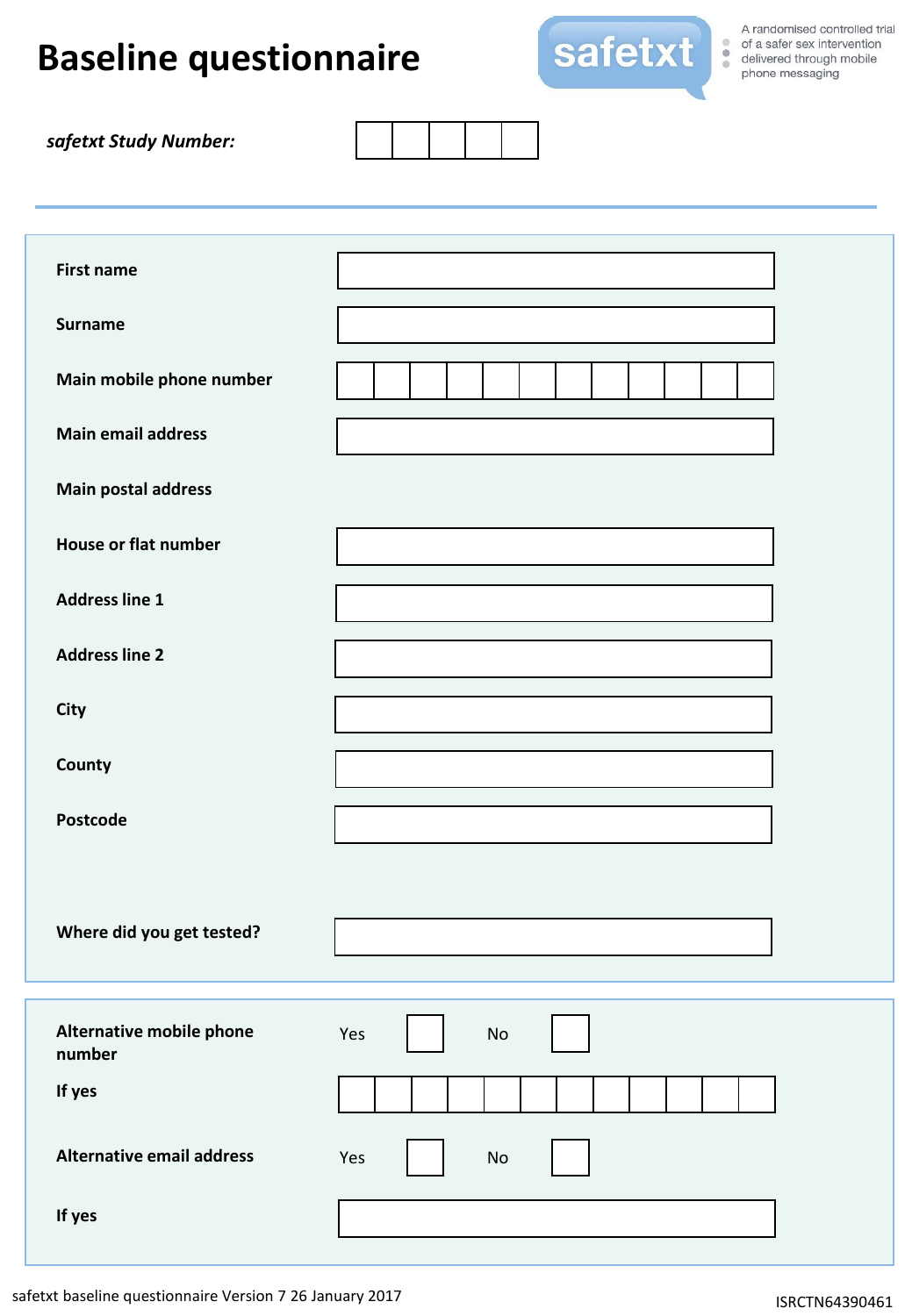| contact you (for example, a friend or family member): | Please give the name and address of someone we can ask for your current contact details if we cannot |
|-------------------------------------------------------|------------------------------------------------------------------------------------------------------|
| <b>First name</b>                                     |                                                                                                      |
| <b>Surname</b>                                        |                                                                                                      |
| Mobile phone number                                   |                                                                                                      |
| <b>Email address</b>                                  |                                                                                                      |
|                                                       |                                                                                                      |

*Please tick the appropriate box, one answer per question***:**

| Was a condom used the last time you had<br>sex (by which we mean intercourse)?                                                                                                 | Yes       | <b>No</b>   | Unsure |  |
|--------------------------------------------------------------------------------------------------------------------------------------------------------------------------------|-----------|-------------|--------|--|
| Thinking about the last time you had sex<br>(intercourse) with someone new. Was a<br>condom used? (This could be the last<br>person you had sex (intercourse) with)            | Yes       | <b>No</b>   | Unsure |  |
| Thinking about the last time you had sex<br>(intercourse) with someone new. Did you<br>get tested for sexually transmitted<br>infections before you had sex<br>(intercourse)?  | Yes       | <b>No</b>   | Unsure |  |
| Thinking about the last time you had sex<br>(intercourse) with someone new. Did they<br>get tested for sexually transmitted<br>infections before you had sex<br>(intercourse)? | Yes       | <b>No</b>   | Unsure |  |
| How many people have you had sex<br>(intercourse) with in the last twelve<br>months?                                                                                           | $\pmb{0}$ | $\mathbf 1$ | $2+$   |  |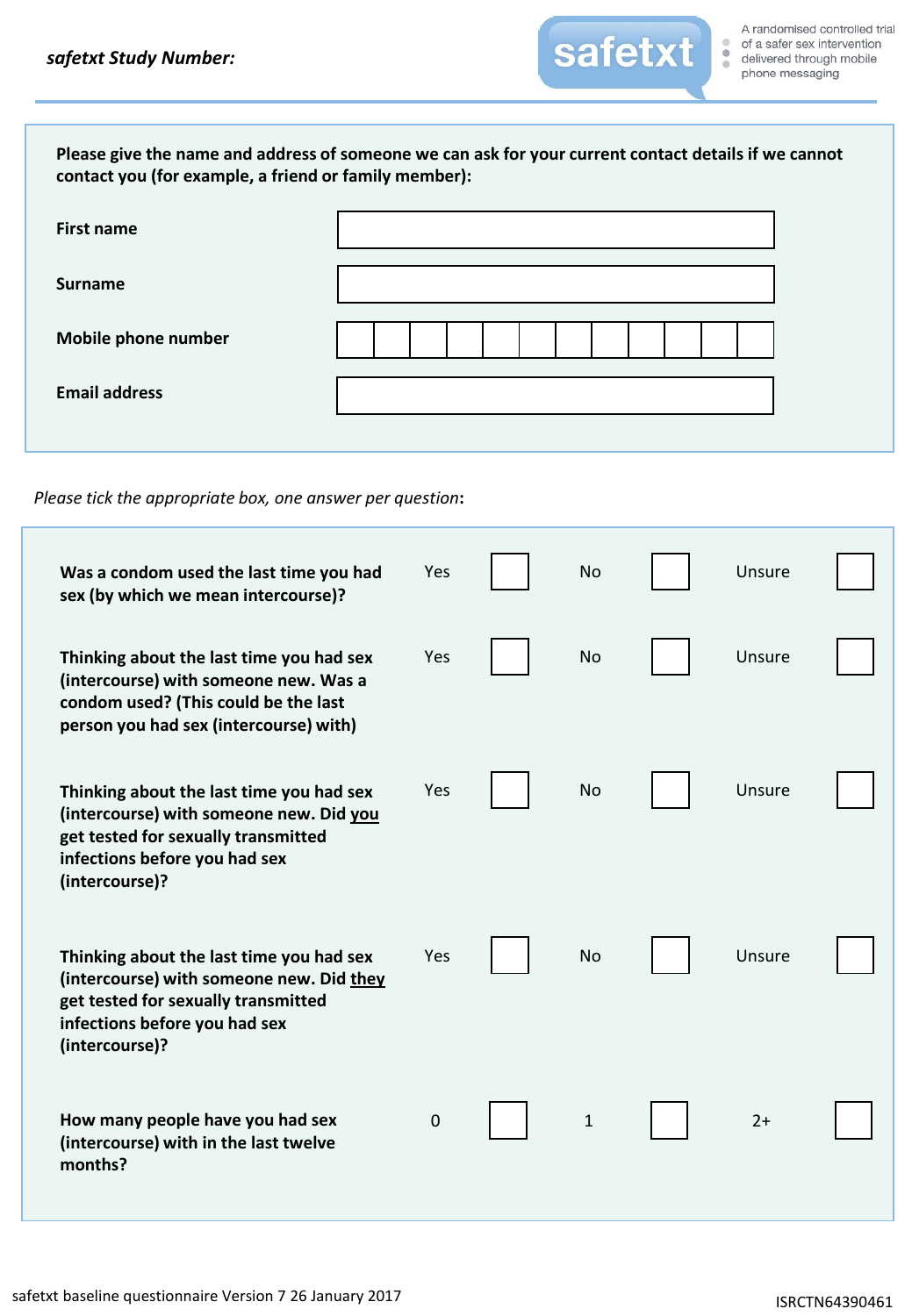

| Date of Birth:                      | d.<br>d<br>m                | $\vee$<br>m | $\vee$                              |  |
|-------------------------------------|-----------------------------|-------------|-------------------------------------|--|
| Gender                              | Female                      |             |                                     |  |
|                                     | Male                        |             |                                     |  |
|                                     | Non-binary gender           |             |                                     |  |
| If non binary gender:               |                             |             |                                     |  |
| Do you have a penis?                | Yes                         | <b>No</b>   |                                     |  |
| Do you have a vagina?               | Yes                         | <b>No</b>   |                                     |  |
|                                     |                             |             |                                     |  |
| Do you have sex (intercourse) with: |                             |             |                                     |  |
| Men                                 | Yes                         | <b>No</b>   |                                     |  |
| Women?                              | Yes                         | <b>No</b>   |                                     |  |
| What did you test positive for:     | Chlamydia                   |             | Gonorrhoea                          |  |
|                                     | Chlamydia and<br>Gonorrhoea |             | NSU (non-<br>specific<br>urethritis |  |
|                                     | Don't know                  |             |                                     |  |

## **Are you:**

| White British                   | Asian/Asian British - Pakistani   |
|---------------------------------|-----------------------------------|
| Other White background          | Asian/Asian British - Bangladeshi |
| Black/Black British - Caribbean | Asian/Asian British - Chinese     |
| Black/Black British - African   | Other Asian background            |
| Other Black background          | Mixed background                  |
| Asian/Asian British - Indian    | Other (please state)              |

## **If other:**